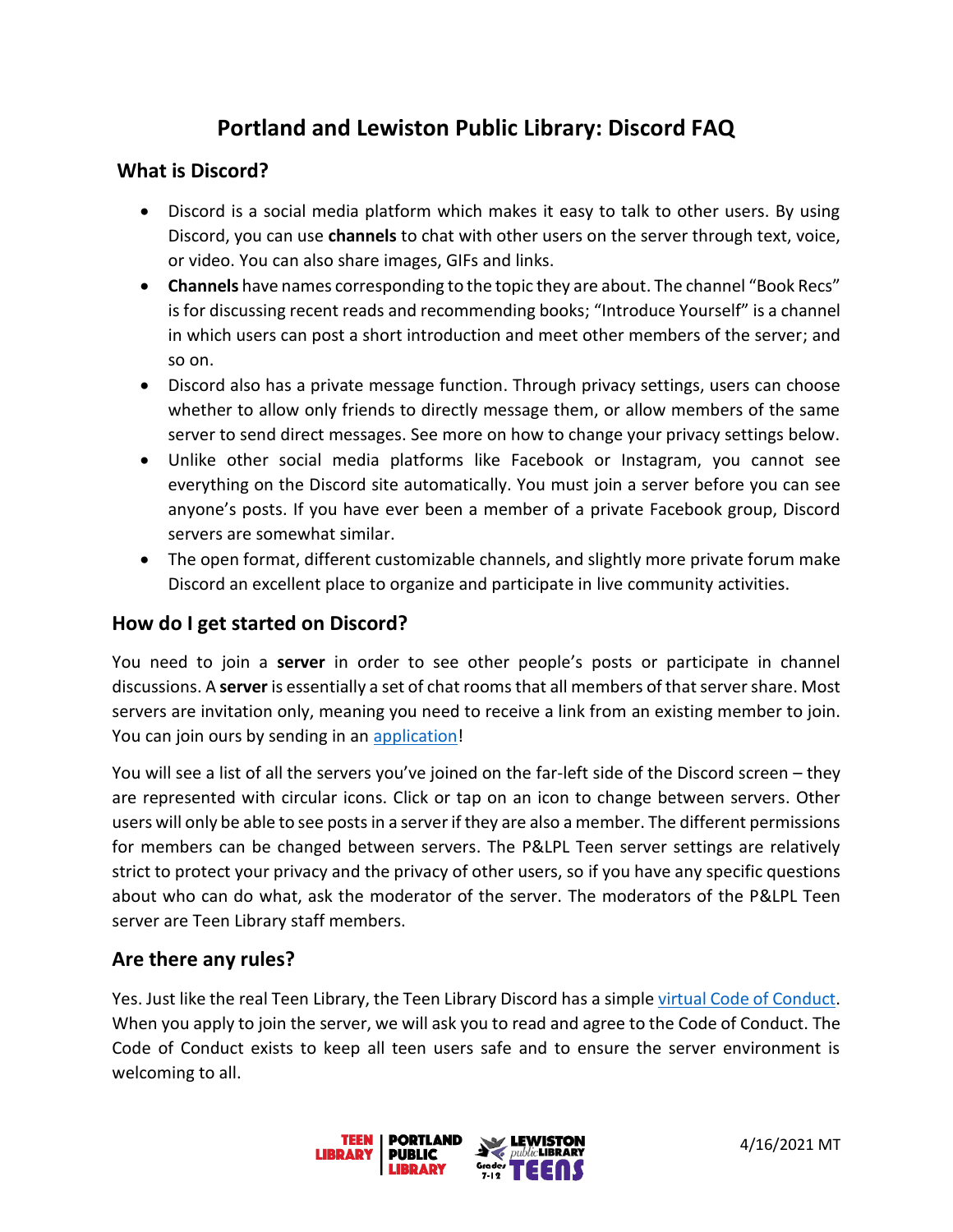## **What kinds of posts can I make? How can I post things?**

Once you've joined a server, you can participate in a discussion by choosing a channel from the list on the left side of the screen, next to the list of servers, and then typing your message at the bottom of the screen.

- **Using text chat:**
	- o Text channels are marked with the **#** symbol.
	- $\circ$  Choose a text channel from the list on the left to display the posts in that section.
	- o Type your message in the box at the bottom of the screen.
	- o When you're satisfied with your message, press enter to post it to the channel.
	- $\circ$  If you've made a mistake, you can edit your post by clicking the pencil icon when hovering over your post (computer) or pressing and holding on your post, then choosing "edit" (smartphone).
	- $\circ$  You can also delete your post from the chat by clicking the trash can icon. Once a post is deleted, no user will be able to see it, and it cannot be restored.

#### • **Using voice chat:**

- o Voice channels are marked with the speaker icon.
- $\circ$  Tap or click a voice chat channel from the list on the left to join it. Discord will connect with your microphone, and you should be able to immediately hear anyone else who is speaking in that call.
- $\circ$  You can mute yourself by tapping the microphone icon at the bottom of the screen.
- $\circ$  To leave a voice call, disconnect by selecting the icon of a phone with an x.
- **Using video chat:**
	- $\circ$  There are no video-only channels. To video chat, you must first join a voice channel (see above).
	- $\circ$  Once you're in a voice channel, you can choose to start sharing your video by tapping the icon labeled "Video" at the bottom of the screen.
	- o Alternatively, you can choose to screen share by clicking the icon of a computer screen labeled "Screen" (computer) or swiping up from the bottom of your screen and pressing "Screenshare" (mobile).
	- $\circ$  You can turn off your video at any time by tapping the same "Video" icon or leave the call entirely by choosing the "Disconnect" phone-and-X icon.

Keep in mind that all your posts in one server will be visible to anyone who has joined the same server, unless you are posting in a channel with additional privacy settings.

#### **How do I format my posts?**

**Mentioning other users:**

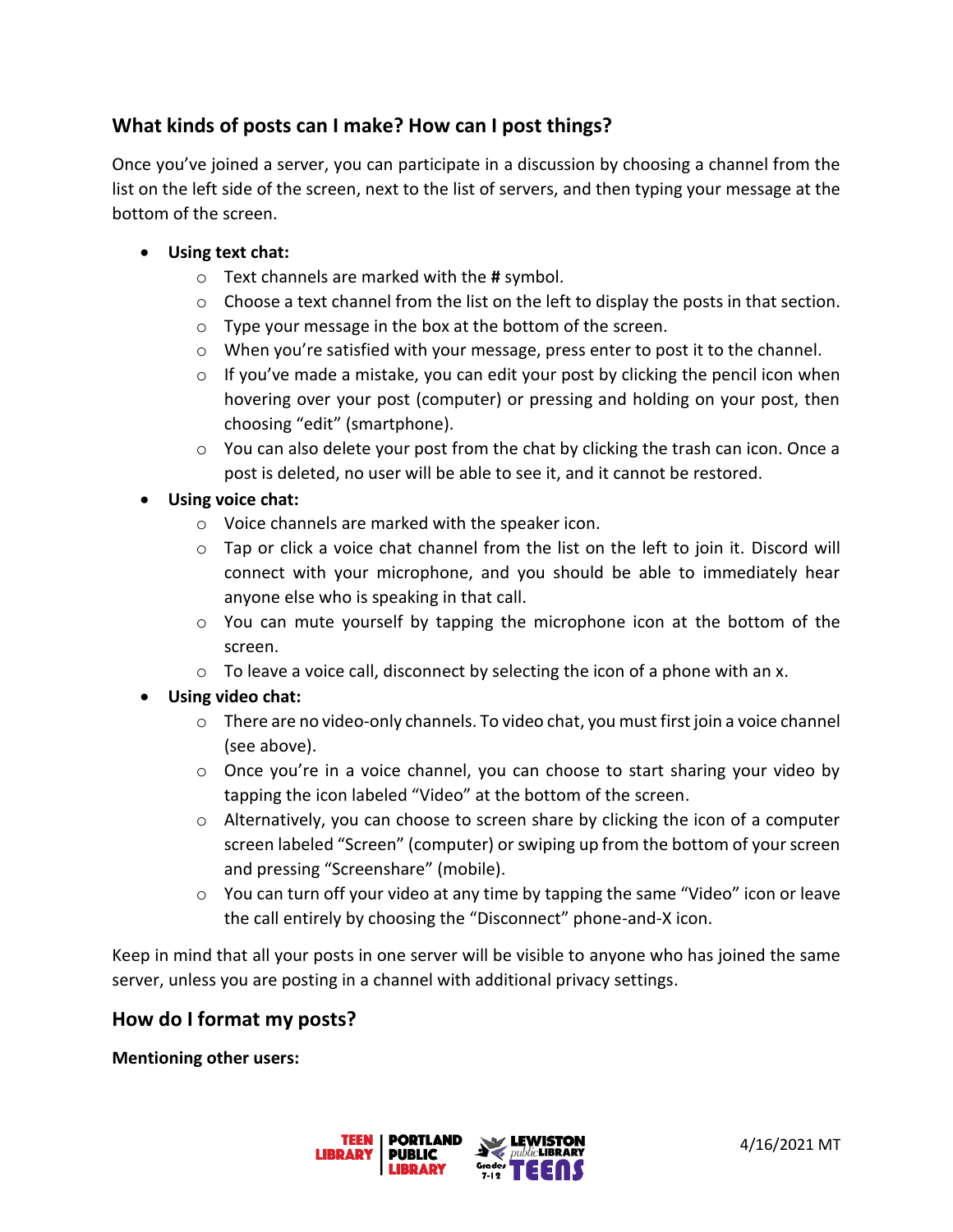If you want another user to receive a notification of your message, you can mention them in your post. Typing "@" will bring up a list of other members of the server. You can choose from this list or continue typing to narrow it down to the desired person.

#### **Changing the appearance of your text:**

You can change the appearance of your post by adding certain characters around your text:

**Bold**: \*\*your bold text goes here\*\*

*Italics*: \*this will be in italics\* \_this will also be in italics\_

Strikethrough: ~~this text will have a line through it~~

Underlined: use two underscores to make underline text

Spoiler: ||This text will be hidden!||

You can also combine these functions:

*Bold italics:* \*\*\*Three asterisks\*\*\*

*Underlined italics*: \_\_\*Two underscores, one asterisk\*\_\_

*Bold, underlined italics*: \_\_\*\*\*Two underscores, three asterisks\*\*\*\_\_

## **How do I make safe connections with other teens online?**

- Do not reveal personally identifying information: address, birthday, phone number, etc.
- Do not accept friend requests from users you do not know.
- Explore and customize the Privacy & Safety features on your account by clicking on the settings icon next to your circular profile icon/picture.
- Public conversations are safer than private messages be wary of anyone trying to convince you to take things to a DM or switch to a different platform (Instagram, Facebook, etc.)
	- $\circ$  Change your privacy settings by clicking the settings gear next to your username in the lower left and selecting "Privacy & Safety" from the list on the left. We recommend keeping "Allow direct messages from server members" off. This will keep your direct messages limited to users that you choose to friend on the platform.

## **How do I go to a Library program on Discord?**

First, you must be a member of the P&LPL Teen Library Discord. You can join by [applying here.](https://docs.google.com/forms/d/e/1FAIpQLSd4oFu6yGcKnoOx5aunMix-koBO_WtC9_46R4Y5b2Nq8pcV7A/viewform) Teen staff will review your application and email you an invitation link. **Please do not use a school email address** as many school email systems, including Portland Public Schools email addresses, are unable to receive our emails.